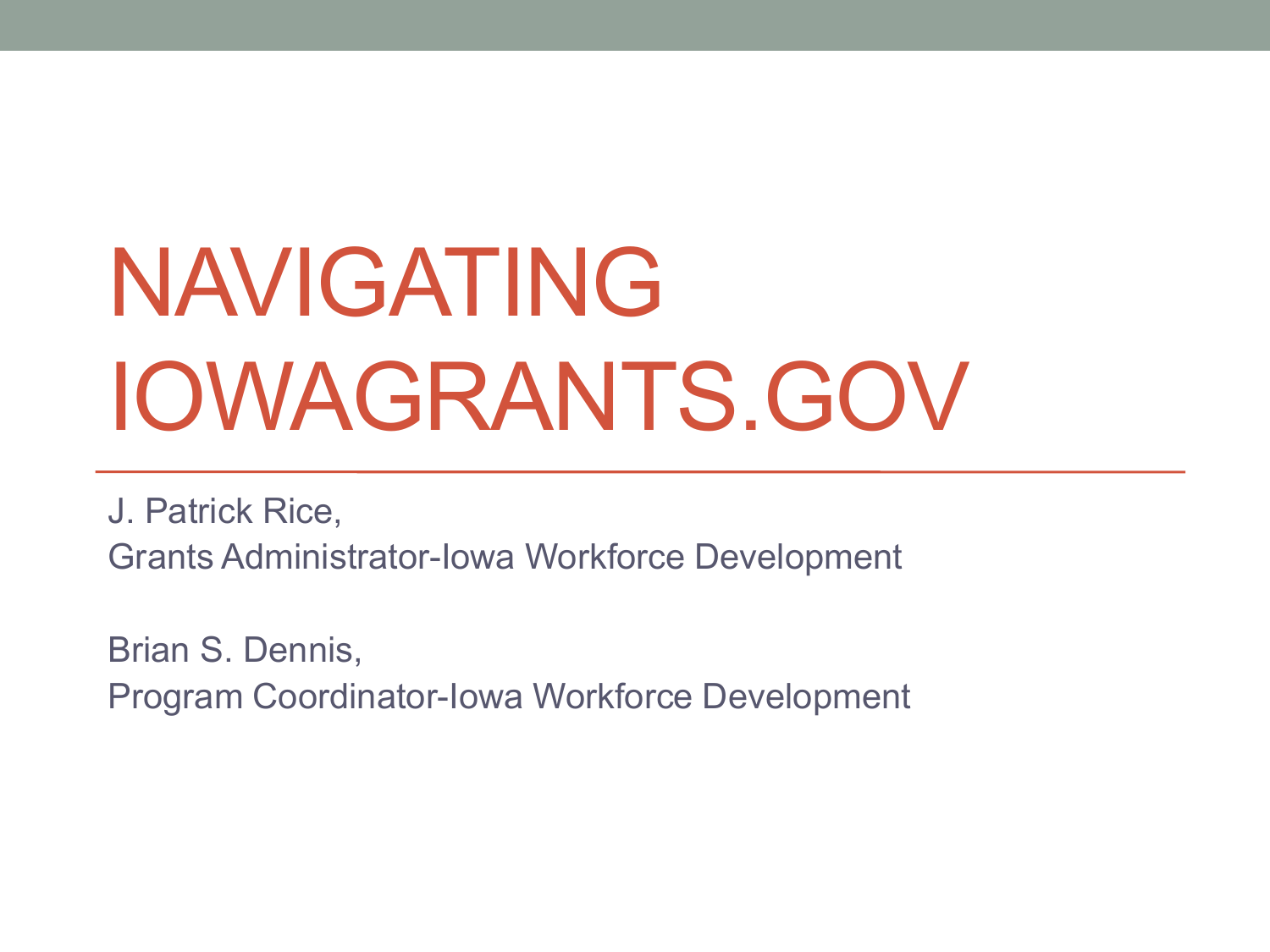• Go to [www.iowagrants.gov](http://www.iowagrants.gov/)

|                |                                                                                                                                                                                                                                        | lowaGrants.gov                                                                                                                                                                                                                                                                                                                             |  |
|----------------|----------------------------------------------------------------------------------------------------------------------------------------------------------------------------------------------------------------------------------------|--------------------------------------------------------------------------------------------------------------------------------------------------------------------------------------------------------------------------------------------------------------------------------------------------------------------------------------------|--|
| Help<br>Log In |                                                                                                                                                                                                                                        | <b>System Compatibility</b>                                                                                                                                                                                                                                                                                                                |  |
|                |                                                                                                                                                                                                                                        | <b>Welcome to lowaGrants.gov</b><br>lowa's Funding Opportunity Search and Grant Management System                                                                                                                                                                                                                                          |  |
|                | <b>FUNDING OPPORTUNITIES OFFERED BY IOWA</b><br><b>STATE AGENCIES</b><br><b>Grant Opportunities</b><br><b>Loan Opportunities</b><br><b>Bids/Purchases</b><br><b>Licenses/Permits</b><br>You do not need to register for Search access. | <b>ELECTRONIC GRANT MANAGEMENT SYSTEM</b><br>lowa Grants.gov allows you to electronically apply for and<br>manage grants received by the state of Iowa. Persons<br>accessing the system for this purpose are required to register.<br><b>Returning Users Sign In Here</b><br><b>New Users Register Here</b><br>(Registration Instructions) |  |

• Click "New Users Sign In Here"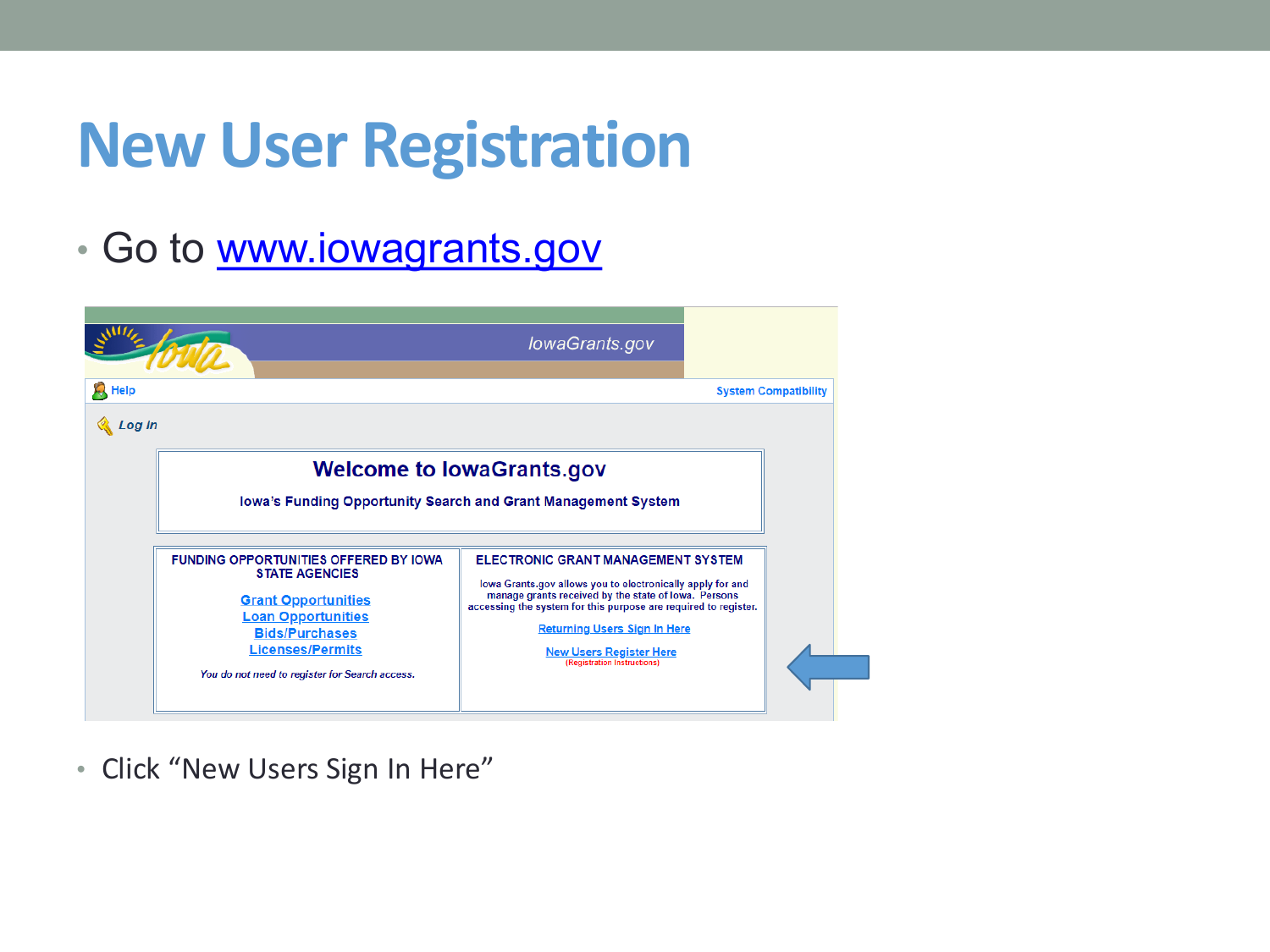• Enter your First and Last Name

#### **DOM Electronic Grant Management System**

Sign up now to get credentials you can use for Enterprise A&A enabled sites.



#### Important!

- · You must have a valid email address.
- Your A&A Account ID may not contain profanity or special characters.
- You will be required to complete some Security Baseline Questions and Answers.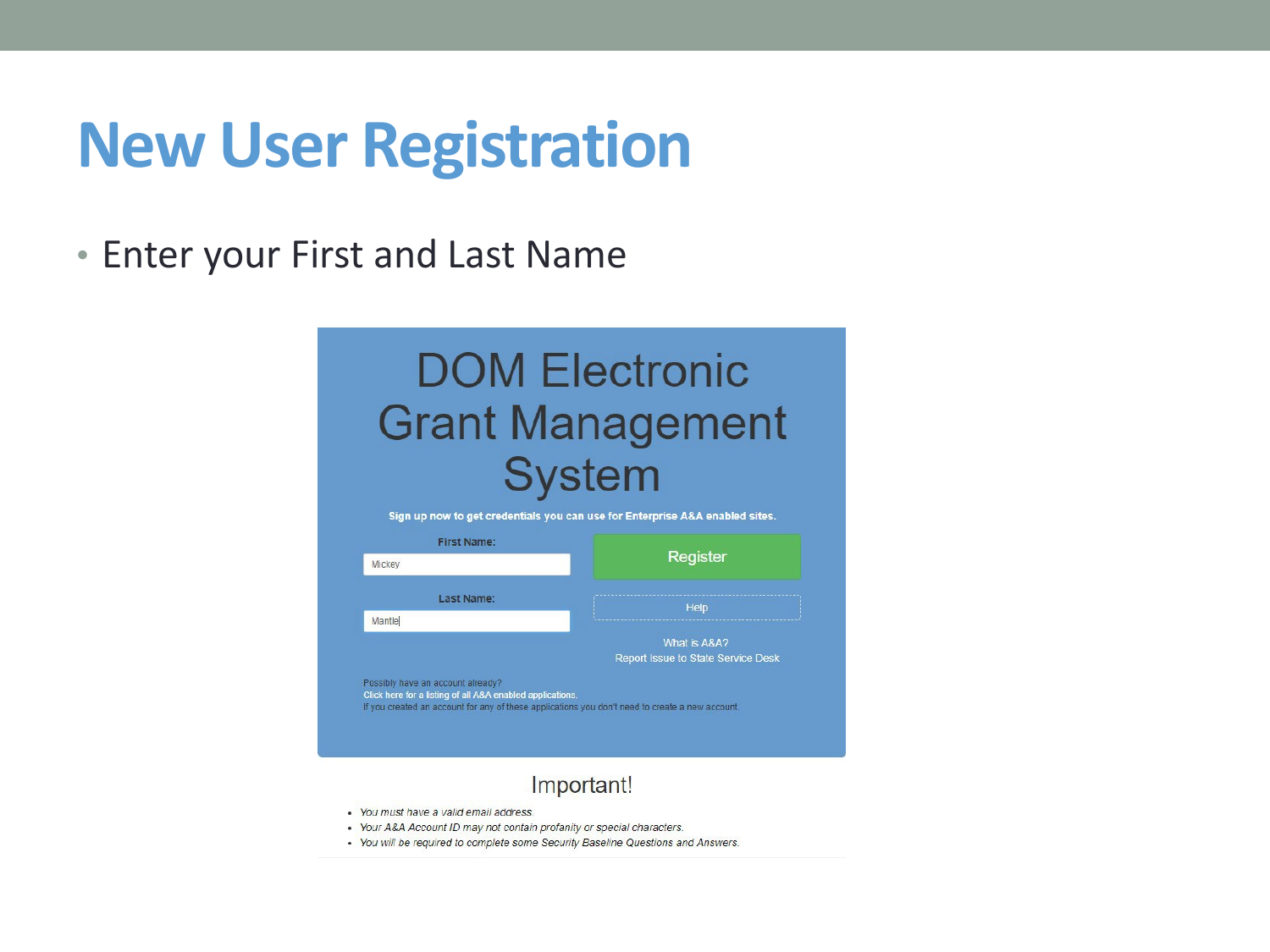• Choose an Account ID name. Please note, this will be your user ID in the system.

| <b>Create Account</b>                                             |  |  |  |  |  |  |  |
|-------------------------------------------------------------------|--|--|--|--|--|--|--|
| <b>DOM Electronic</b><br><b>Grant Management</b><br><b>System</b> |  |  |  |  |  |  |  |
| <b>Account Id:</b>                                                |  |  |  |  |  |  |  |
| MickeyMantle @IOWAID                                              |  |  |  |  |  |  |  |
| <b>First Name:</b>                                                |  |  |  |  |  |  |  |
| <b>Mickey</b>                                                     |  |  |  |  |  |  |  |
| Last Name:                                                        |  |  |  |  |  |  |  |
| <b>Mantle</b>                                                     |  |  |  |  |  |  |  |
| Email:                                                            |  |  |  |  |  |  |  |
| mmantle@test.com                                                  |  |  |  |  |  |  |  |
| <b>Confirm Email:</b>                                             |  |  |  |  |  |  |  |
| mmantle@test.com                                                  |  |  |  |  |  |  |  |
| <b>Save Account Details</b><br>Cancel<br>Help                     |  |  |  |  |  |  |  |

• Click "Save Account Details." You may receive a pop-up message that asks if you want to continue with your registration. Click "OK."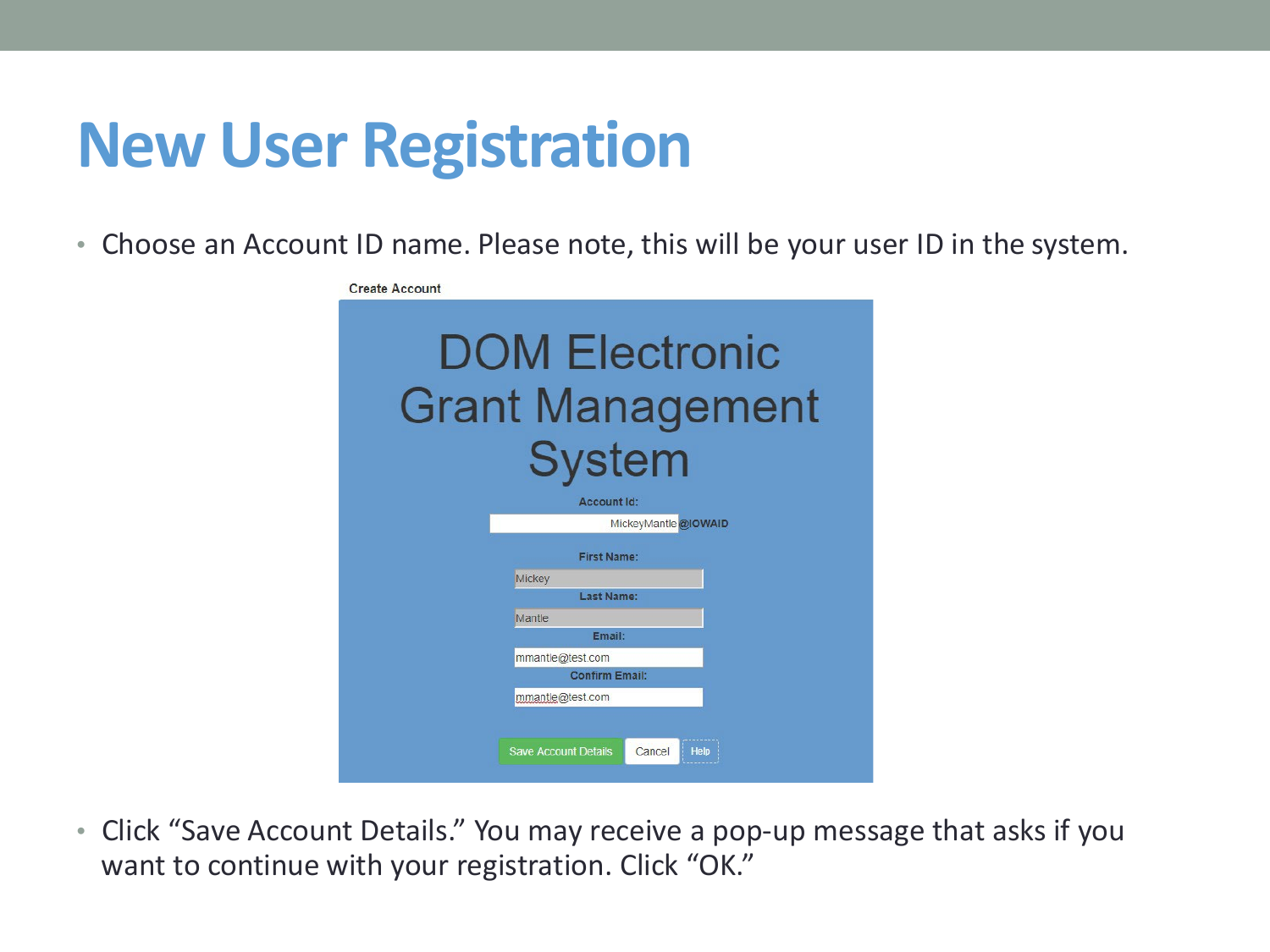• Next, you'll receive a confirmation email.

**Registration Confirmation** 

#### **DOM Electronic Grant Management System**

An email has been sent to the email address you provided. It will contain your Account id and instructions to complete your registration.

The email that was just sent to you may show up in a matter of seconds or could take hours. Once sent, we have no way to track this email to determine if or when you have received it. If you do not receive an email within 48 hours you will not be able to complete the registration process and will need to re-register.

#### Possible reasons you did not receive the email to confirm your account.

- 1. When registering, you may have entered an invalid email id in both of the email and confirm email text boxes.
- 2. The email may have gone to your spam, junk, or blocked email folders.
- 3. In rare occurrences email security products are not allowing this email to be received normally.

Please note: If you do not complete the registration process defined in the confirmation email within 48 hours, you will be required to start the registration process over.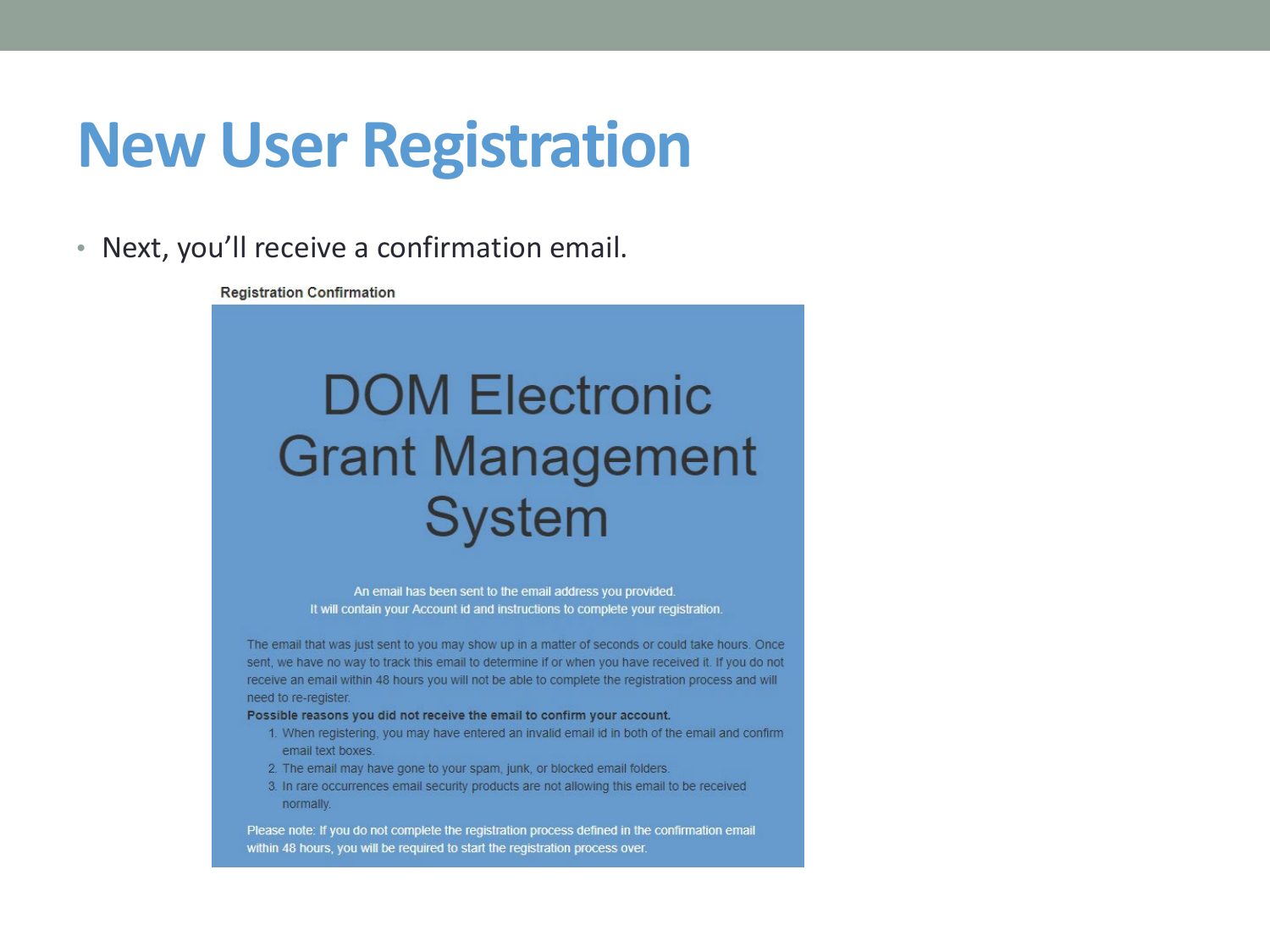- Open the confirmation email and follow the instructions. You'll:
	- 1. Click a confirmation link.
	- 2. Choose security questions.
	- 3. Confirm a password.
- Go to [www.iowagrants.gov](http://www.iowagrants.gov/) and into your account with your new username and password to finish activation.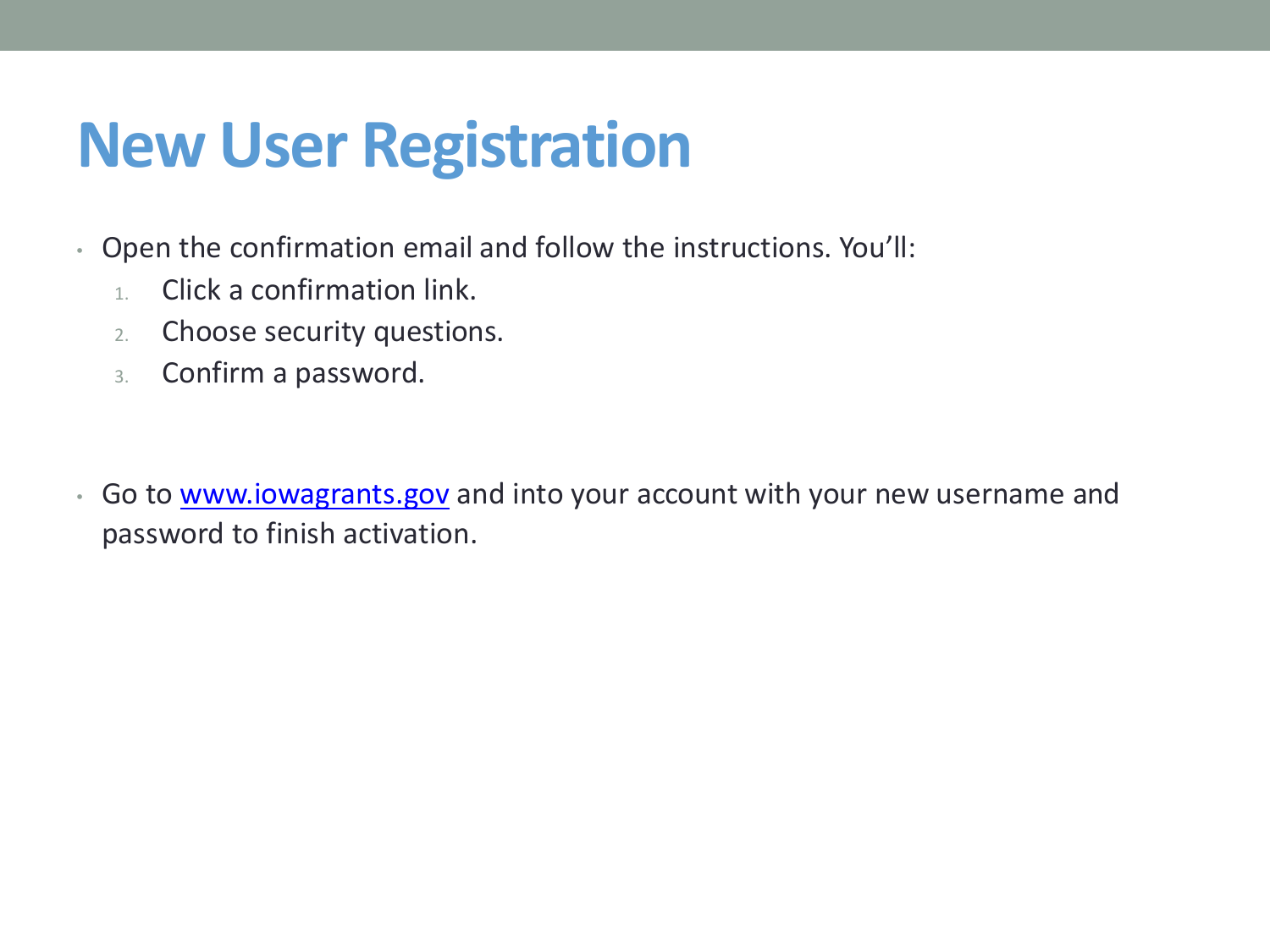• Enter your basic information and select your Program Area of Interest **(Future Ready Iowa).**

| Your Name*                                                                                                    |            |      |                                                    |                 |                                                                                                                                                                                         |
|---------------------------------------------------------------------------------------------------------------|------------|------|----------------------------------------------------|-----------------|-----------------------------------------------------------------------------------------------------------------------------------------------------------------------------------------|
|                                                                                                               | First Name |      | Middle Name                                        | Last Name       |                                                                                                                                                                                         |
| Title:                                                                                                        |            |      |                                                    |                 |                                                                                                                                                                                         |
| Email*                                                                                                        |            |      |                                                    |                 |                                                                                                                                                                                         |
| Confirm Email*                                                                                                |            |      |                                                    |                 | While the system                                                                                                                                                                        |
| Address*                                                                                                      |            |      |                                                    |                 | instructions do not make                                                                                                                                                                |
|                                                                                                               |            |      |                                                    |                 | this clear, it is important                                                                                                                                                             |
|                                                                                                               |            |      |                                                    |                 | that you select the                                                                                                                                                                     |
|                                                                                                               |            |      | lowa                                               |                 | correct program area is                                                                                                                                                                 |
|                                                                                                               | City       |      | State/Province                                     | Postal Coda/Zip | selected from the drop-                                                                                                                                                                 |
| Phone <sup>®</sup>                                                                                            |            |      |                                                    |                 | down list. This will                                                                                                                                                                    |
|                                                                                                               | Phone      | Ext. |                                                    |                 | expedite registration.                                                                                                                                                                  |
| Fax                                                                                                           |            |      |                                                    |                 |                                                                                                                                                                                         |
| your ability to respond to opportunities in other Program Areas. There is no need to register more than once. |            |      |                                                    |                 | Please choose the Program Area you are most likely to apply for or the one you are currently associated with. Your selection helps us in approving your registration. It will not limit |
| Program Area of Interest"                                                                                     |            |      |                                                    |                 |                                                                                                                                                                                         |
|                                                                                                               |            |      | Agency Administrative Services, Iowa Department of |                 |                                                                                                                                                                                         |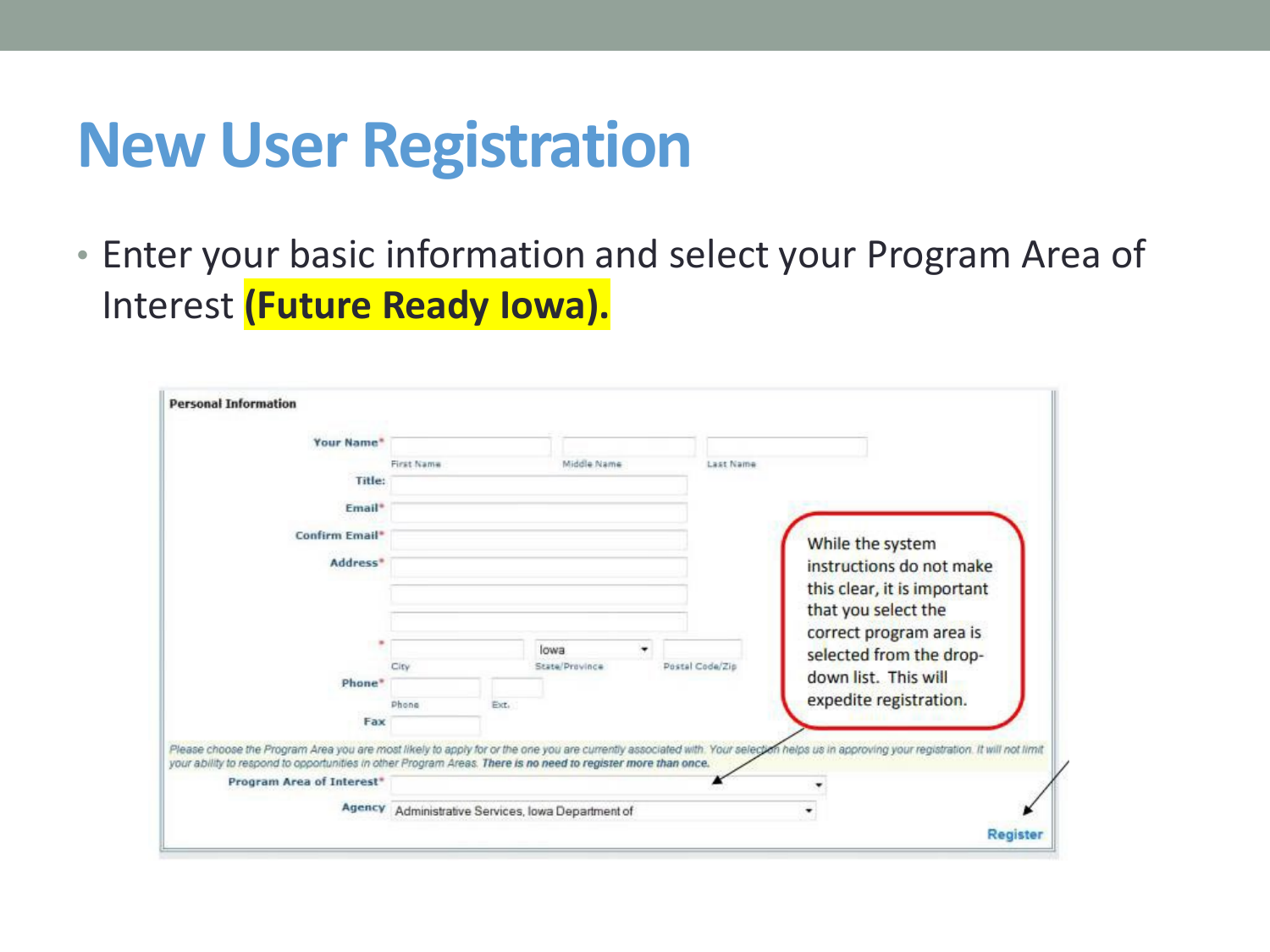- Click Register.
- Your registration is now pending final system approval. You will receive a confirmation email once approval is complete.
- If you have any questions regarding these instructions or want additional assistance, please contact J. Patrick Rice at [Patrick.rice@iwd.iowa.gov](mailto:Patrick.rice@iwd.iowa.gov) or 515-725-9077. You can also contact Brian Dennis, at [brian.dennis@iwd.iowa.gov.](mailto:brian.dennis@iwd.iowa.gov) or 515-725-3666.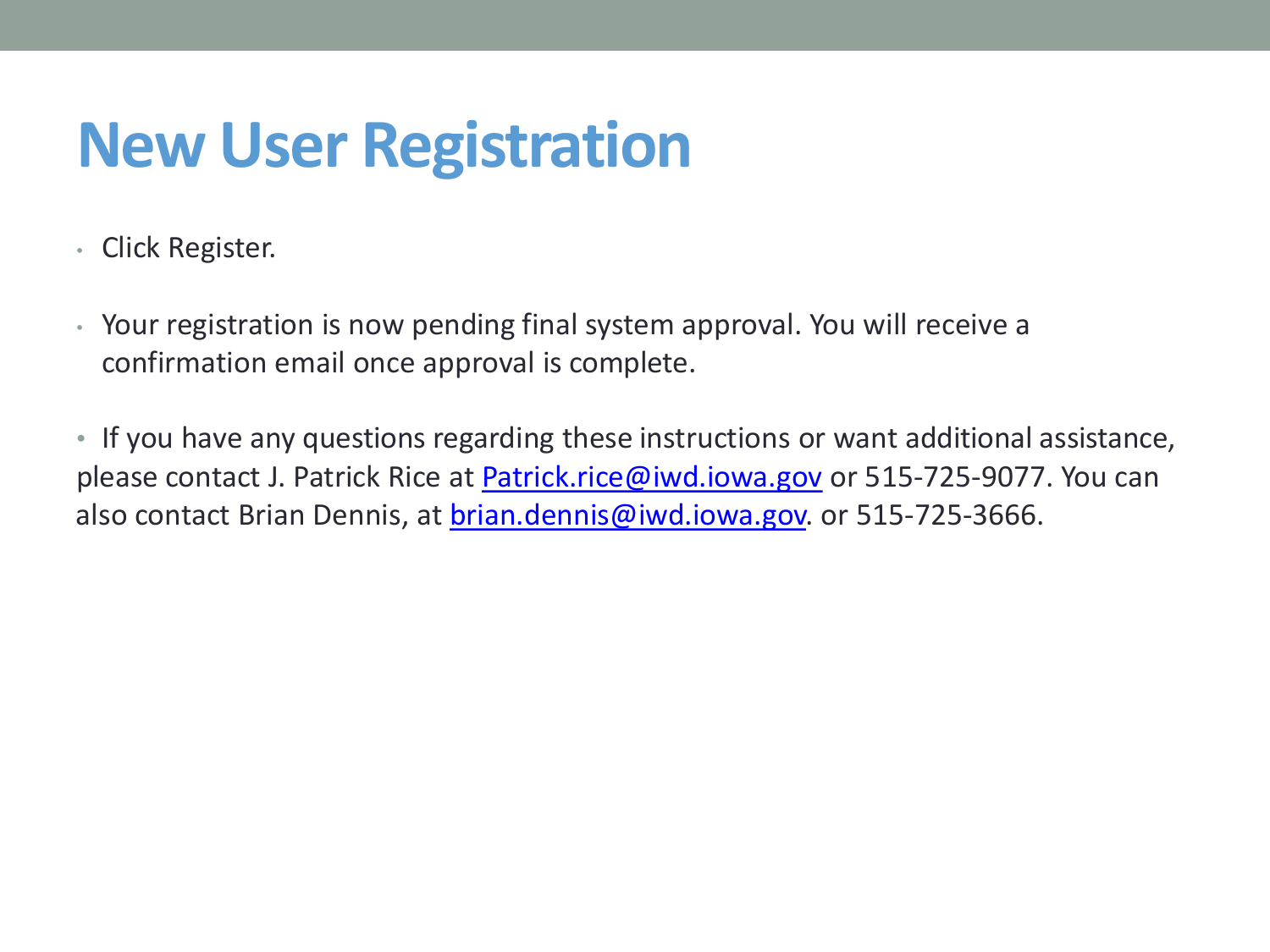• From the landing page/home screen, click "Funding Opportunities.

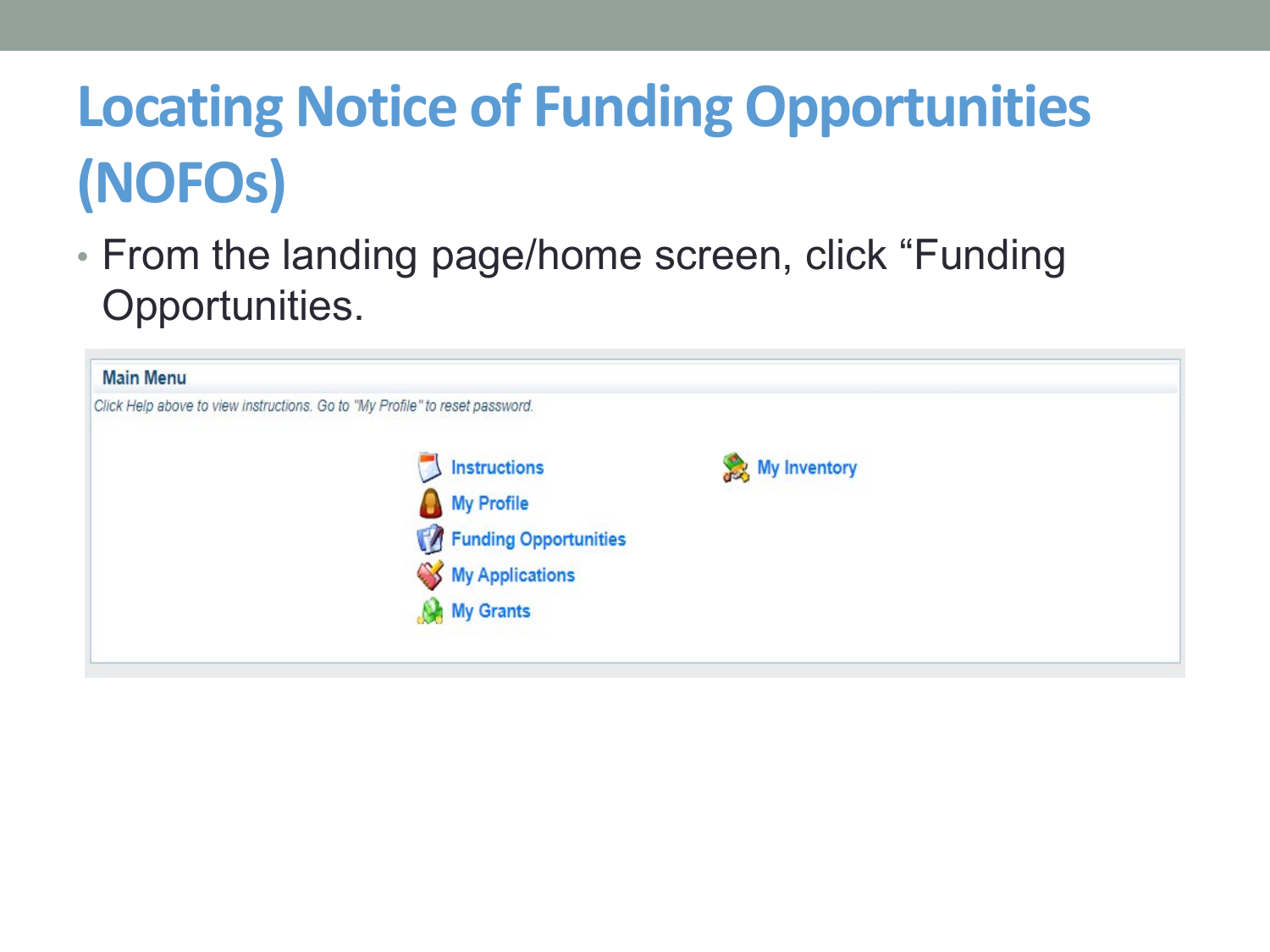- Locate the opportunity you wish to apply for:
- Future Ready Iowa 2022 Child Care Business Incentive Grant (452557)
- Keyword (Ctrl + F) can be helpful.

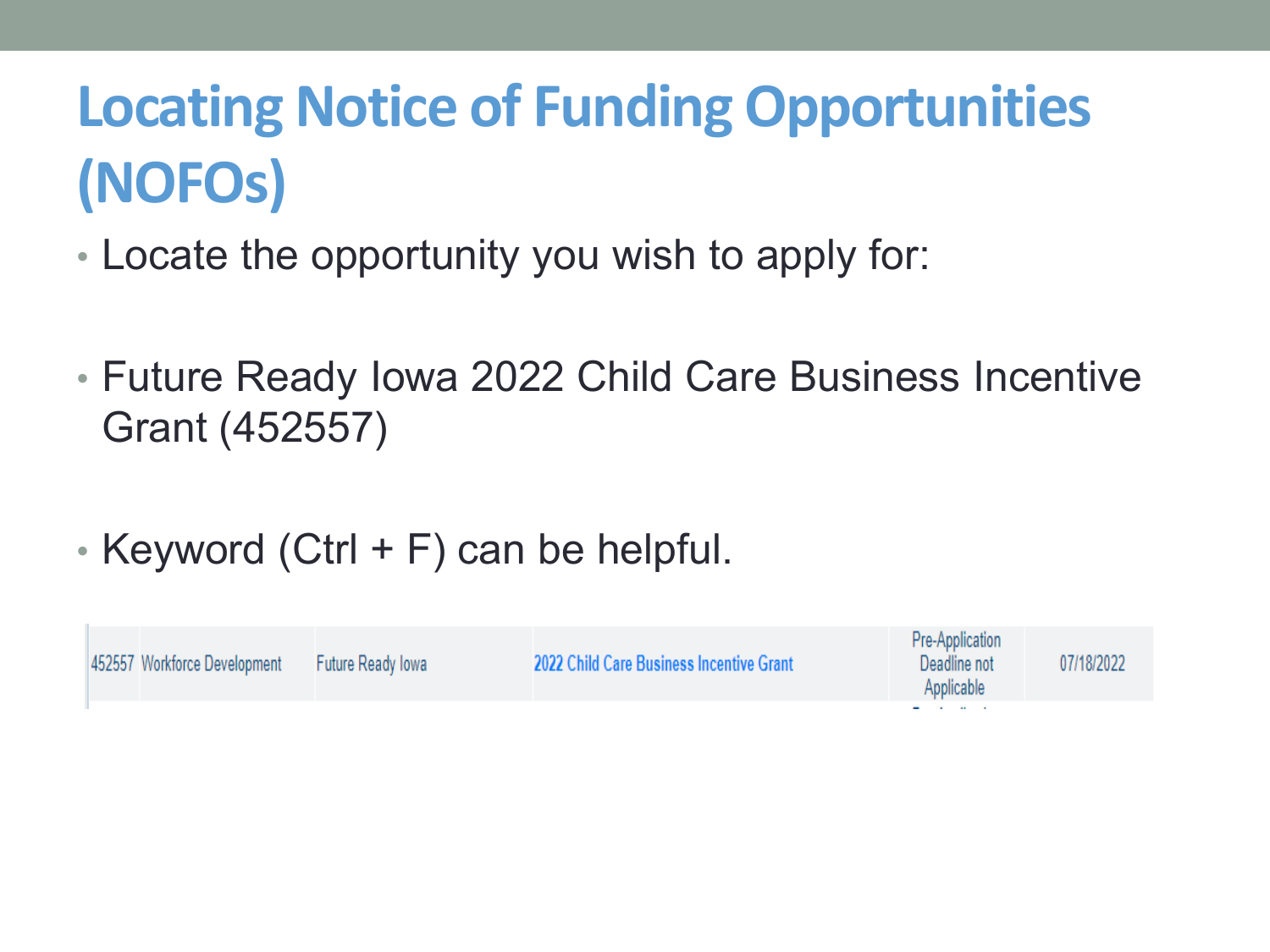- Click the name of the Funding Opportunity; which will take you to the "Opportunity Details" page:
	- 1. Copy Existing Application
	- 2. Start a New Application
	- 3. Ask a Question

You can also review the full NOFO

**Copy Existing Application | Start a New Application** 

-452557-2022 Child Care Business Incentive Grant

**Future Ready lowa** Application Deadline: 07/18/2022 12:00 PM

**Award Amount Not Applicable** Range: **Project Start Date:** 07/01/2022 **Project End Date:** 09/30/2024 Award **Announcement Date: Eligible Applicant:** 

**Opportunity Details** 

Program Officer: James Rice Phone: Email: **Categorical Area:** 

515-725-9077 x patrick.rice@iwd.iowa.gov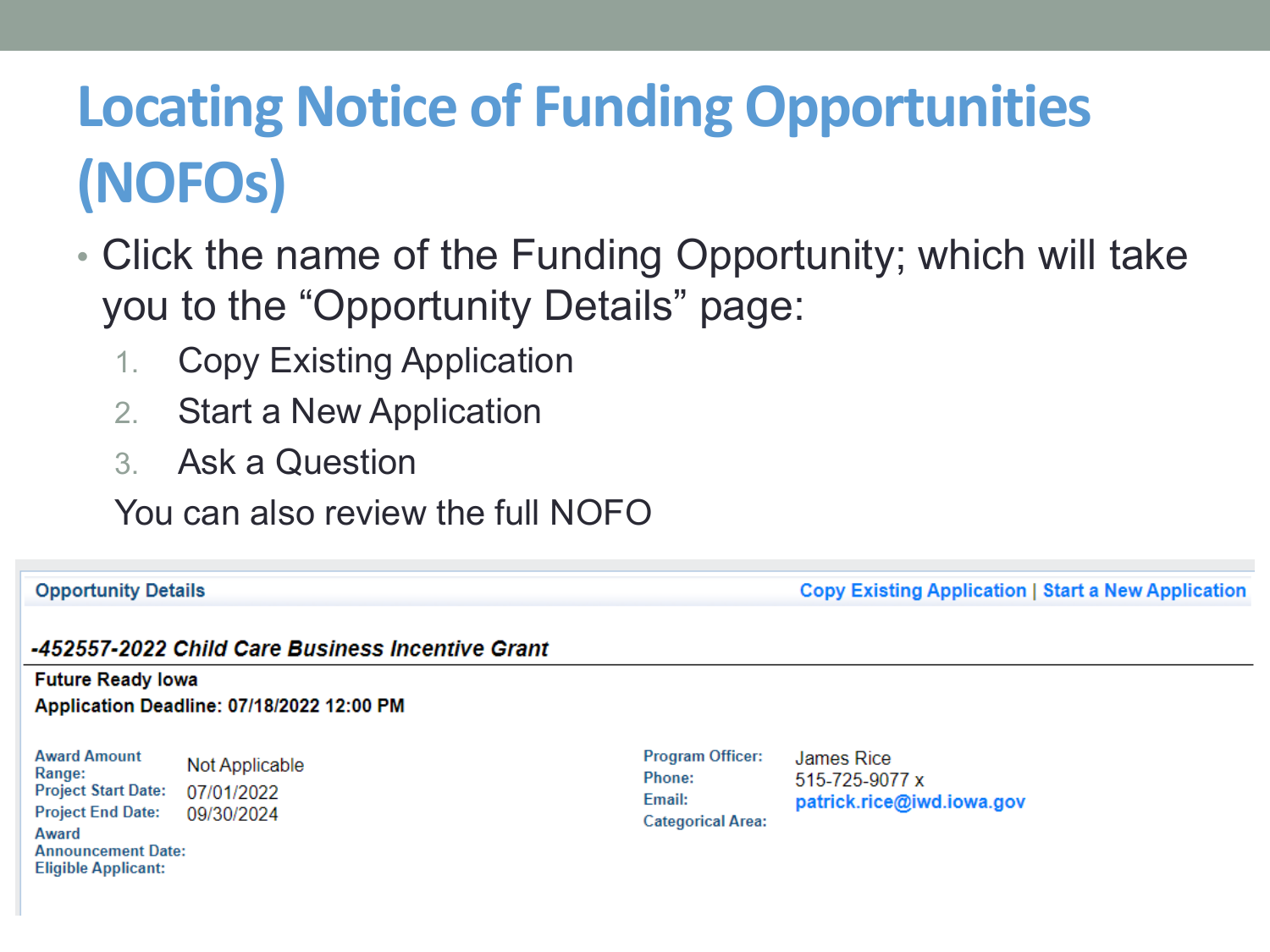• At the bottom of the "Opportunity Details" page, you will find links to the Full NOFO document and various appendices:

#### **Attachments**

| Click on the File Name to open attachment                           |                                                                        |                  |
|---------------------------------------------------------------------|------------------------------------------------------------------------|------------------|
| <b>Description</b>                                                  | <b>File Name</b>                                                       | <b>File Size</b> |
| APPENDIX A - 2022 Child Care Business Incentive Grant Program Guide | Appendix A - FRI Child Care Business Incentives Program Guidance.pdf   | 137 KB           |
| APPENDIX B - Child Care Business Incentive Grant FAQ's              | Appendix B - FAQs.pdf                                                  | 200 KB           |
| APPENDIX C - 2022 Child Care Business Incentive Rubric Guide        | Appendix C - FRI Child Care Business Incentives Scoring Rubric.pdf     | 140 KB           |
| APPENDIX D - Iowa Grants New Users Guide                            | <b>Appendix D - New Users Guide.pdf</b>                                | 153 KB           |
| APPENDIX E - 2022 Child Care Business Incentive Project Plan        | Appendix E - Project Plan 2022 Child Care Business Incentive Grant.pdf | 182 KB           |
| APPENDIX F - Budget Form 2022 Child Care Business Incentive         | Appendix F - Budget Form 2022 Child Care Business Incentive Grant.pdf  | 293 KB           |
| FULL NOFO - Child Care Business Incentive Grant 2022                | <b>Business Incentive NOFO Final Full Version.pdf</b>                  | 396 KB           |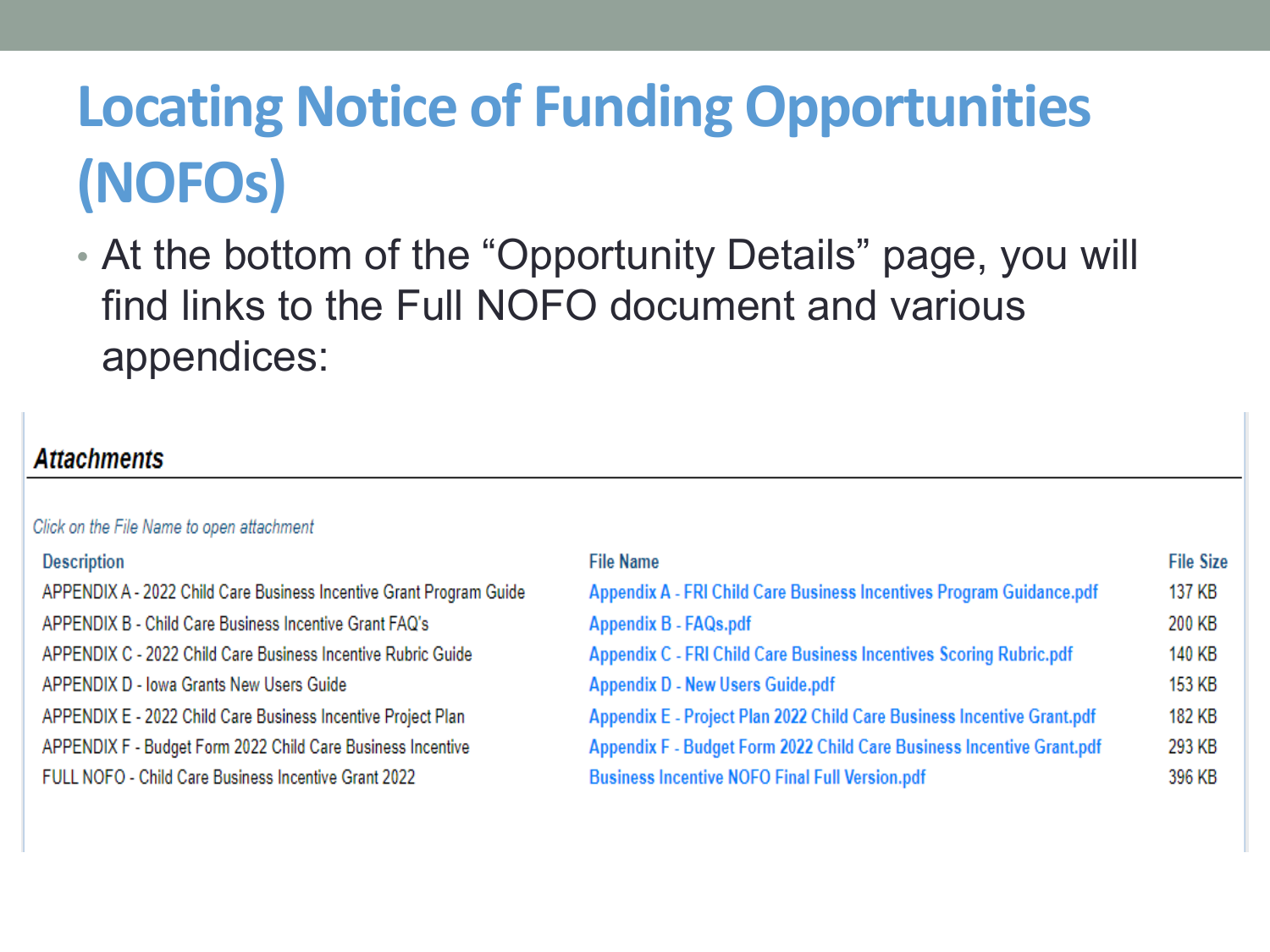## **Beginning an Application**

• Click "Start a New Application"

| Menu   A Help   C Log Out     | Save Back   St Print   Canada   St Delete   Executive Stave                                     |
|-------------------------------|-------------------------------------------------------------------------------------------------|
| <b>S</b> Application          |                                                                                                 |
| <b>General Information</b>    |                                                                                                 |
|                               | This page must be completed and saved before proceding with the rest of the application process |
| <b>Registered Applicant:*</b> | <b>Brian Dennis</b><br>$\check{ }$                                                              |
| (limited to 100 characters)*  | Project Title: Demo CCBI App #1                                                                 |
| Organization:*                | Workforce Development, Iowa Department of $\sim$                                                |
|                               | <b>Return to top to save</b>                                                                    |

- Registered Applicant and Organization auto-fill
- Enter "Project Title Name"
- Save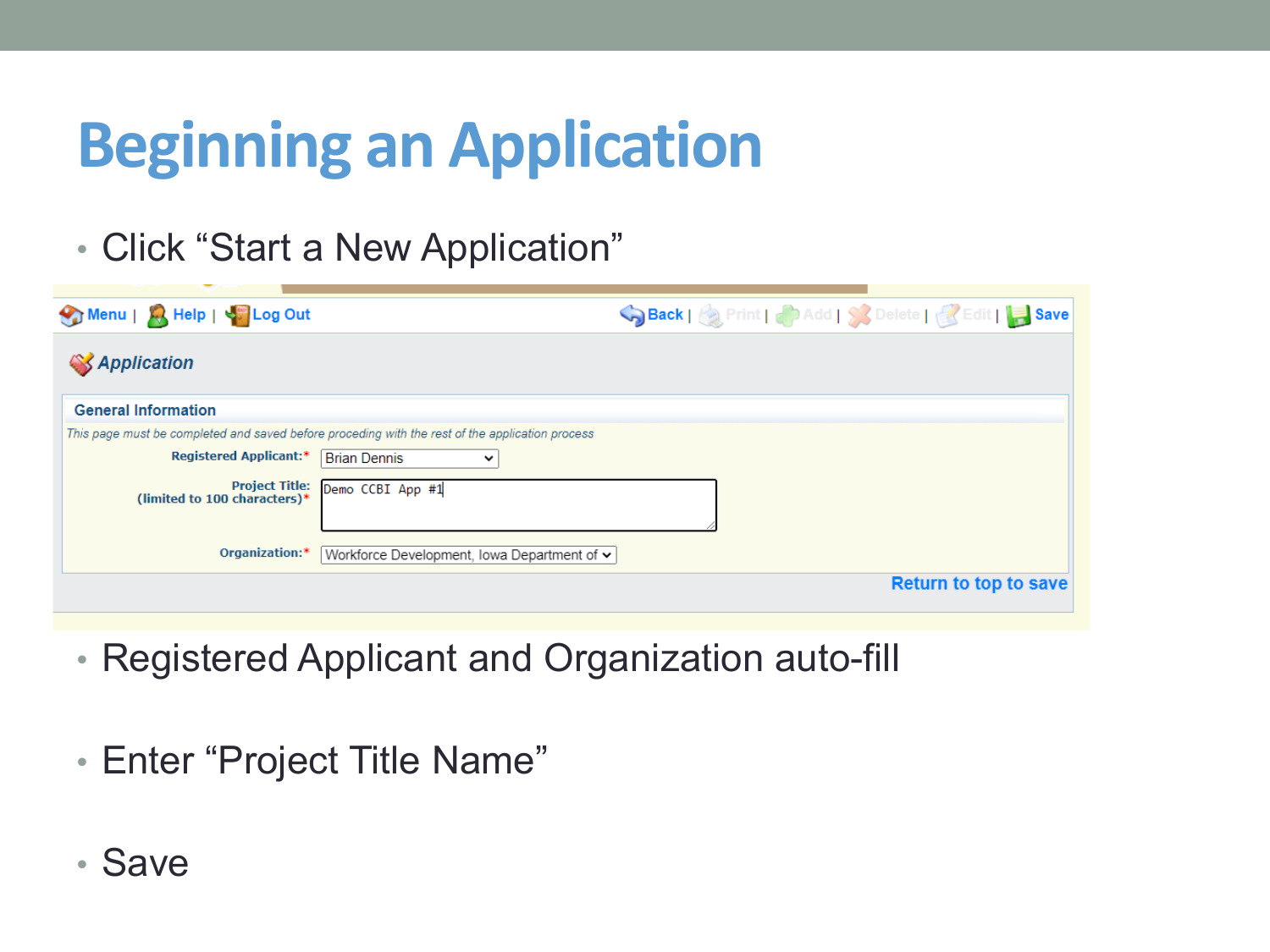## **Completing an Application**

- Once you save the "Project Title"; click "Go to Application Forms"
- "Application Forms" section contains parts that must be completed for a successful submittal.

| Instructions                                                                                                                                                                                                                            |           |                         |
|-----------------------------------------------------------------------------------------------------------------------------------------------------------------------------------------------------------------------------------------|-----------|-------------------------|
| Clicking "Mark as Complete" does not submit the application component or prevent further editing. To submit the application click the Submit button. Note: All application components<br>must be marked as complete in order to submit. |           |                         |
| <b>Application Forms</b>                                                                                                                                                                                                                |           | <b>Preview   Submit</b> |
| Form Name                                                                                                                                                                                                                               | Complete? | <b>Last Edited</b>      |
| <b>General Information</b>                                                                                                                                                                                                              |           | 06/21/2022              |
| <b>Minority Impact Statement (2020)</b>                                                                                                                                                                                                 |           |                         |
| <b>Cover Sheet-General Information</b>                                                                                                                                                                                                  |           |                         |
| <b>Project Information</b>                                                                                                                                                                                                              |           |                         |
| <b>ChildCare Challenge</b>                                                                                                                                                                                                              |           |                         |
| <b>Application Attachments</b>                                                                                                                                                                                                          |           |                         |
| <b>Budget</b>                                                                                                                                                                                                                           |           |                         |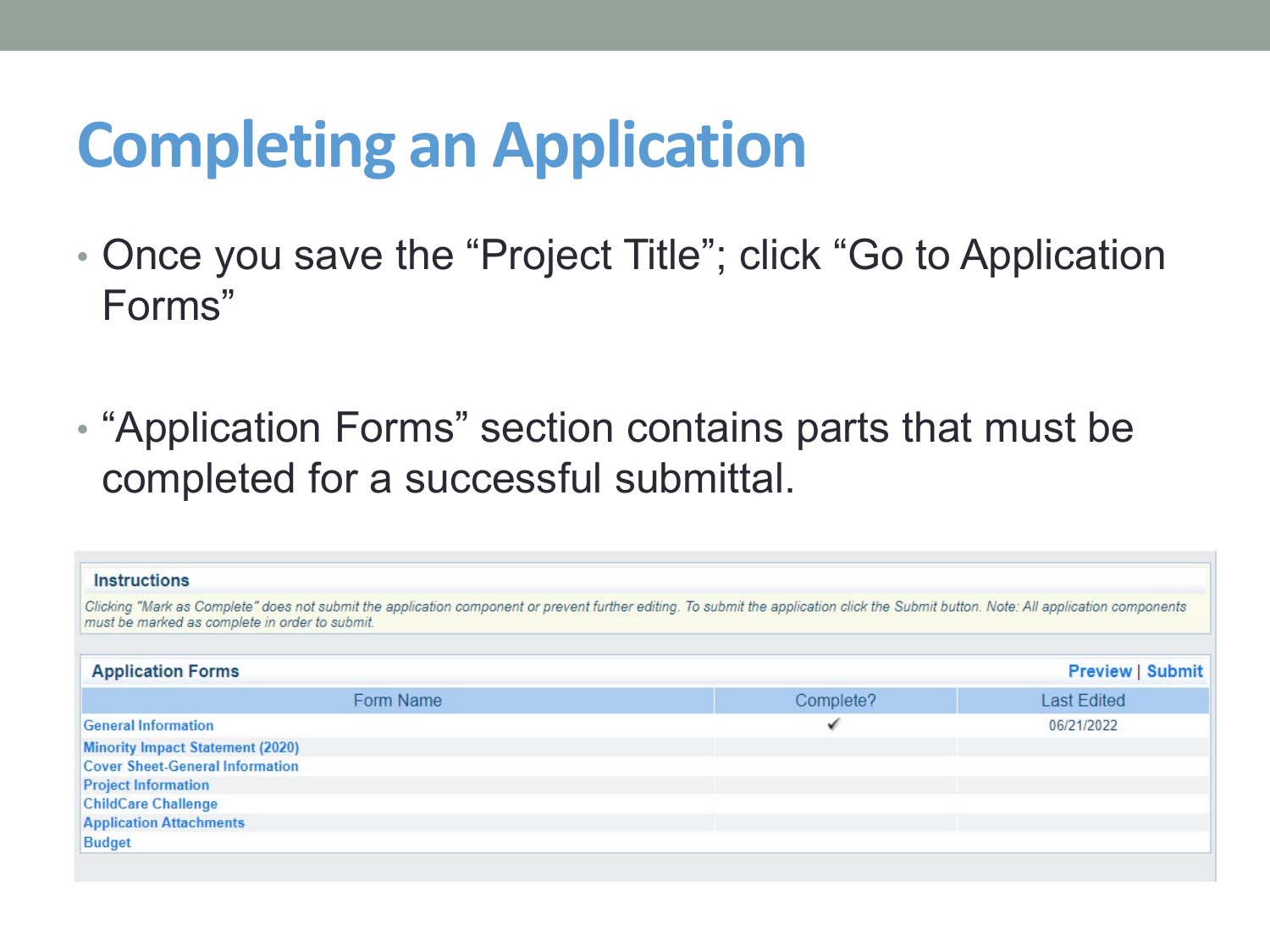## **Completing Application Forms**

#### **Instructions**

Clicking "Mark as Complete" does not submit the application component or prevent further editing. To submit the application click the Submit button. Note: All application components must be marked as complete in order to submit.

| <b>Application Forms</b>                |           | <b>Preview   Submit</b> |  |  |
|-----------------------------------------|-----------|-------------------------|--|--|
| Form Name                               | Complete? | <b>Last Edited</b>      |  |  |
| <b>General Information</b>              |           | 06/21/2022              |  |  |
| <b>Minority Impact Statement (2020)</b> |           |                         |  |  |
| <b>Cover Sheet-General Information</b>  |           |                         |  |  |
| <b>Project Information</b>              |           |                         |  |  |
| <b>ChildCare Challenge</b>              |           |                         |  |  |
| <b>Application Attachments</b>          |           |                         |  |  |
| <b>Budget</b>                           |           |                         |  |  |

- Be sure to complete each section of the "Application Forms" as part of your funding submittal.
- The "General Information" link is your initial naming of your project and will automatically be marked as "Complete"
- In addition to the Application Forms; the "Application Attachments" link will require additional documents be attached to your funding application.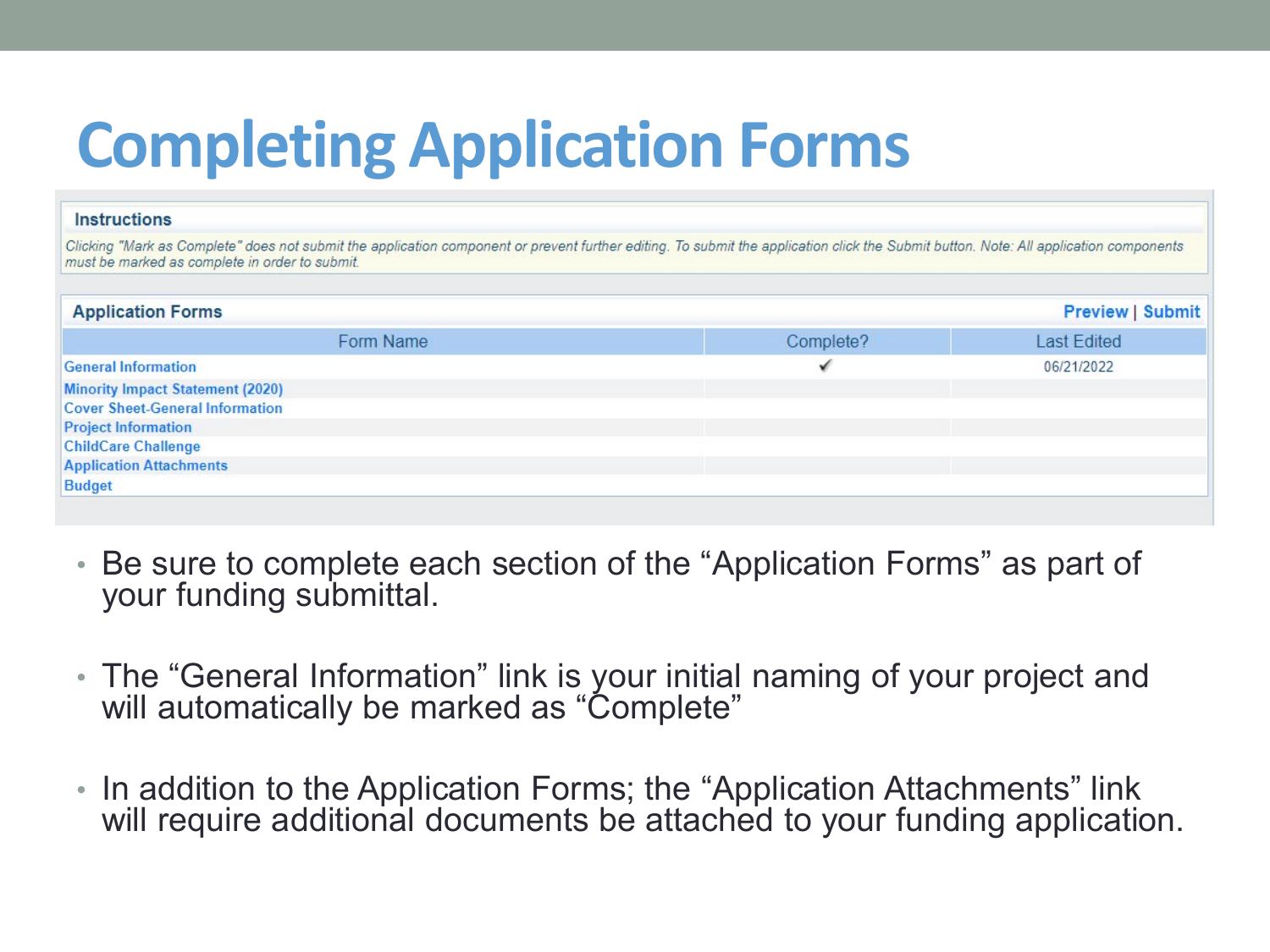## **Completing Application Attachments**

| <b>Application Attachments</b>                                                                                                                                                                                                                                                                                                                                                                                                                                                                                                                                                                                                                                                                             |             |           |             | Mark as Complete   Go to Application Forms |               |                    |  |
|------------------------------------------------------------------------------------------------------------------------------------------------------------------------------------------------------------------------------------------------------------------------------------------------------------------------------------------------------------------------------------------------------------------------------------------------------------------------------------------------------------------------------------------------------------------------------------------------------------------------------------------------------------------------------------------------------------|-------------|-----------|-------------|--------------------------------------------|---------------|--------------------|--|
| Budget Spreadsheet - Please complete and attach a budget spreadsheet. A template is included in the Funding Opportunity announcement as Appendix F.<br>Letter(s) of Commitment - Please combine your letter(s) of commitment from partner organization(s) in one PDF document and upload.<br>Supporting Documentation of Match Funds - Please upload documentation as a single PDF file.<br>Project Plan - Please upload a completed Project Plan PDF using the template included in the Funding Opportunity announcement as Appendix E. Goal(s) must be specific (include<br>how they will be measured and a date for completion). Provide clear tasks and dates that align with the project description. |             |           |             |                                            |               |                    |  |
| Attachment                                                                                                                                                                                                                                                                                                                                                                                                                                                                                                                                                                                                                                                                                                 | Description | File Name | <b>Type</b> | File Size                                  | Date Uploaded | Delete?            |  |
| <b>Budget Spreadsheet</b>                                                                                                                                                                                                                                                                                                                                                                                                                                                                                                                                                                                                                                                                                  |             |           |             |                                            |               | œ,                 |  |
| Letter(s) of Commitment                                                                                                                                                                                                                                                                                                                                                                                                                                                                                                                                                                                                                                                                                    |             |           |             |                                            |               | $\epsilon$         |  |
| <b>Supporting Documentation of Match Funds</b>                                                                                                                                                                                                                                                                                                                                                                                                                                                                                                                                                                                                                                                             |             |           |             |                                            |               | $\epsilon_{\rm f}$ |  |
| <b>Project Plan</b>                                                                                                                                                                                                                                                                                                                                                                                                                                                                                                                                                                                                                                                                                        |             |           |             |                                            |               | $\epsilon$         |  |
|                                                                                                                                                                                                                                                                                                                                                                                                                                                                                                                                                                                                                                                                                                            |             |           |             |                                            |               | Last Edited By:    |  |

- You are required to attach 4 documents to your application
	- *Budget Spreadsheet: please complete and attach a budget spreadsheet. A template is included in the Funding Opportunity announcement as Appendix F in the "Funding Opportunity" Section.*
	- **Letter(s) of Commitment**: *combine all letters of reference to submit as a single PDF attachment.*
	- *Supporting Documentation of Match Funds: please upload all match funds documents as a single PDF.*
	- *Project Plan: please complete and upload a completed "Project Plan". A template is included in the Funding Opportunity announcement as Appendix E in the "Funding Opportunity" Section.*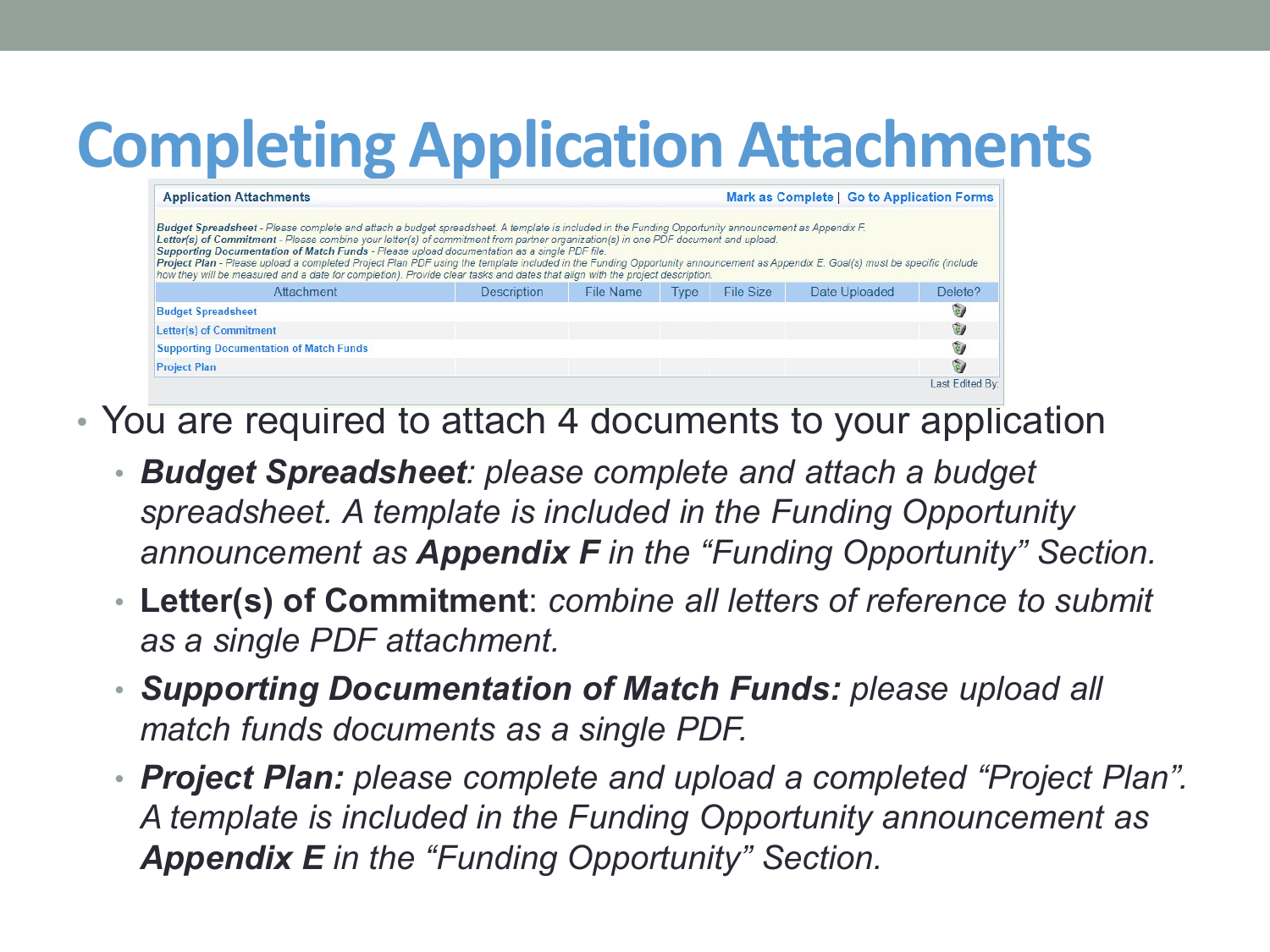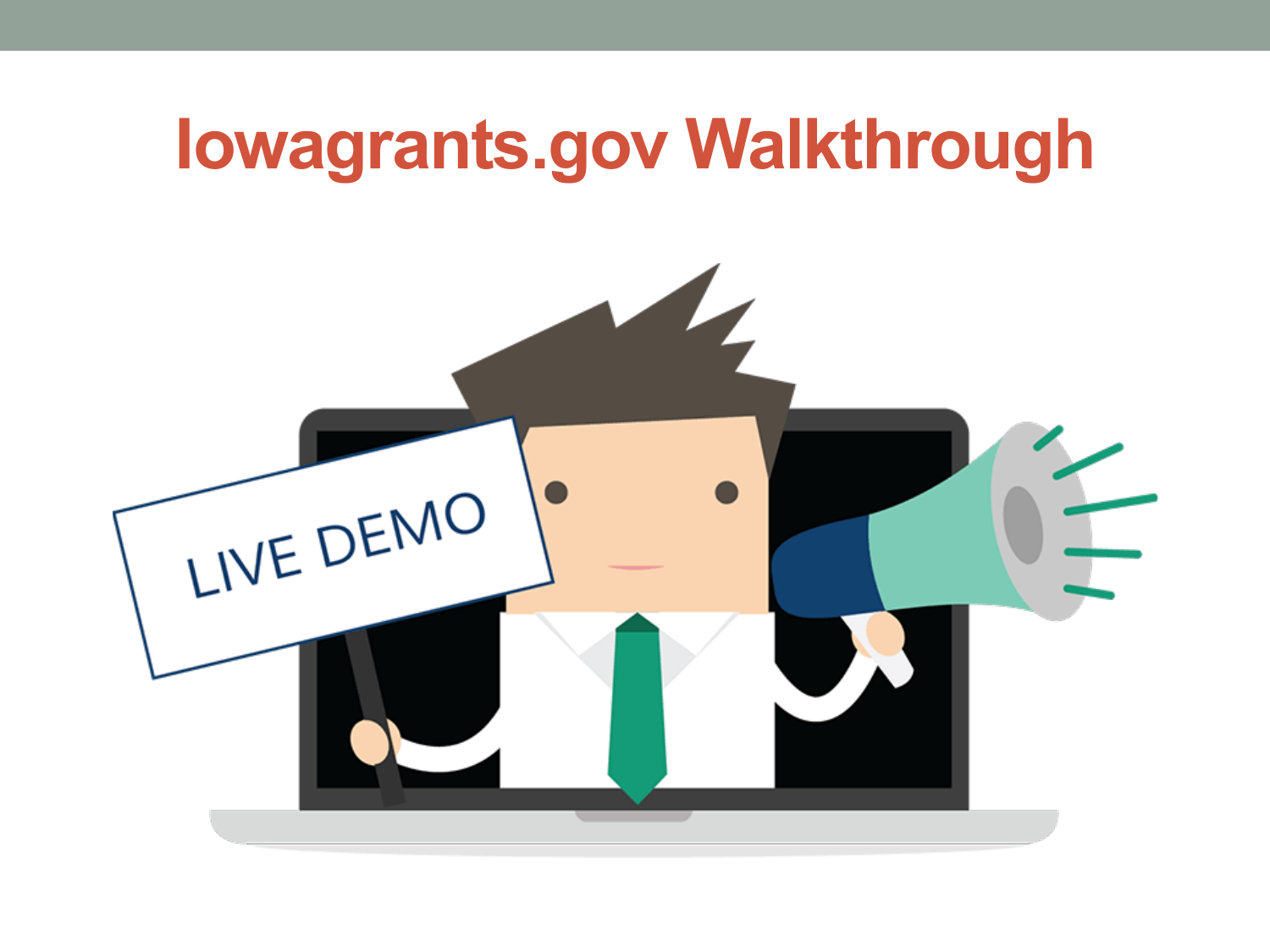